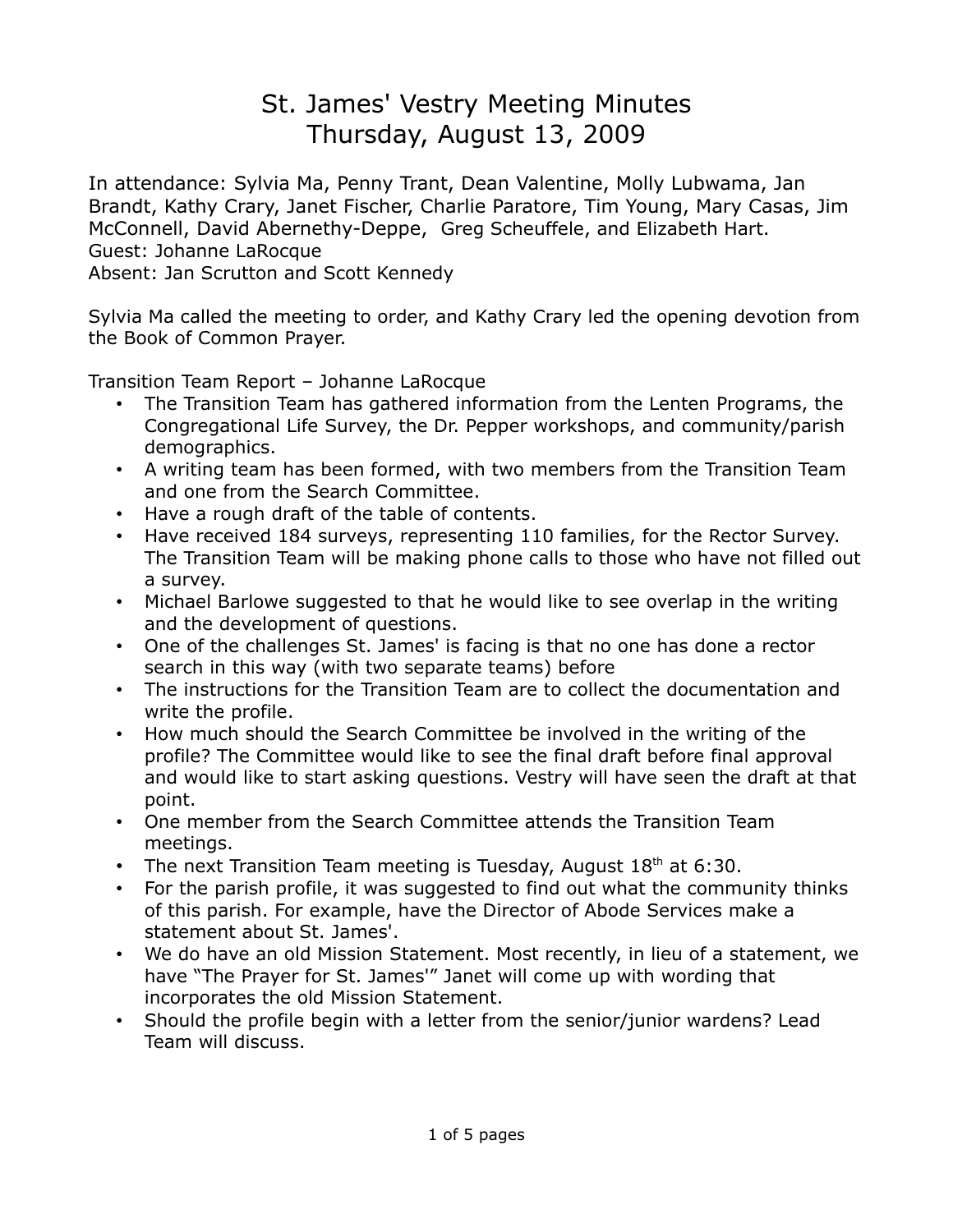- When the vestry receives the final draft to edit, the vestry needs to remember that an event may not be old, but dead and other items may also no longer be active and should not be included.
- Is the parish profile a "confidential" document while it is being written? We need to have open conversations about the data, but the profile does not become official until vestry and Diocese approval.
- The Transition Team proceedings are an open process. We want this part of the process to be as open and transparent as possible. For example, we may still want to have meetings, taking sections of the draft and talking about the contents.
- The Search Committee proceedings are confidential.
- Information about the process needs to come from the vestry. An article for the Window will be written.

Sunday Services

- Starting in September, should we stay with two morning services, or go back to three services?
- 85 people were in favor of keeping the two morning services (at 8 and 10:30), 15 in favor of going back to three services, and 8 abstaining.
- Three services seemed to polarize the congregation.
- Some are concerned that we are not doing the contemporary service. There are those who cannot connect with the traditional service and music. We are having a contemporary service once a month.
- We also need to look at how we are defining "contemporary." Baby boomers tend to think of 1970's music, Cursillo, etc. That is not where the young people are today.
- Janet suggested continuing with two services, but also putting together a worship committee to formulate the style(s) of worship at the 10:30 service.
- David suggested, as an example for the contemporary service, the New Zealand prayer book, using Maori symbols.
- The contemporary service will be held the  $4<sup>th</sup>$  Sunday of the month. Godly Play will continue at 10:00.
- Motion was made that we continue the schedule of two services at 8 and 10:30 am., with Faith Formation at 9:15, as we have done over the summer, and appoint a Worship Committee to develop the style of service for the 10:30 service. Moved and seconded. Motion passed, with one nay.
- 6 pm. Service
	- Kathy has been holding the 6 pm. Service, but it is a very long day for her.
	- For the 6 to 14 people who attend, it has been a very powerful and meaningful service for people. Everyone has a chance to talk.
	- Have been working with Jan Scrutton and Pegeen Perry to form a kind of youth group that would meet once a month.
	- It was suggested the youth group and the evening service for the congregation could both be held on the second Sunday of the month.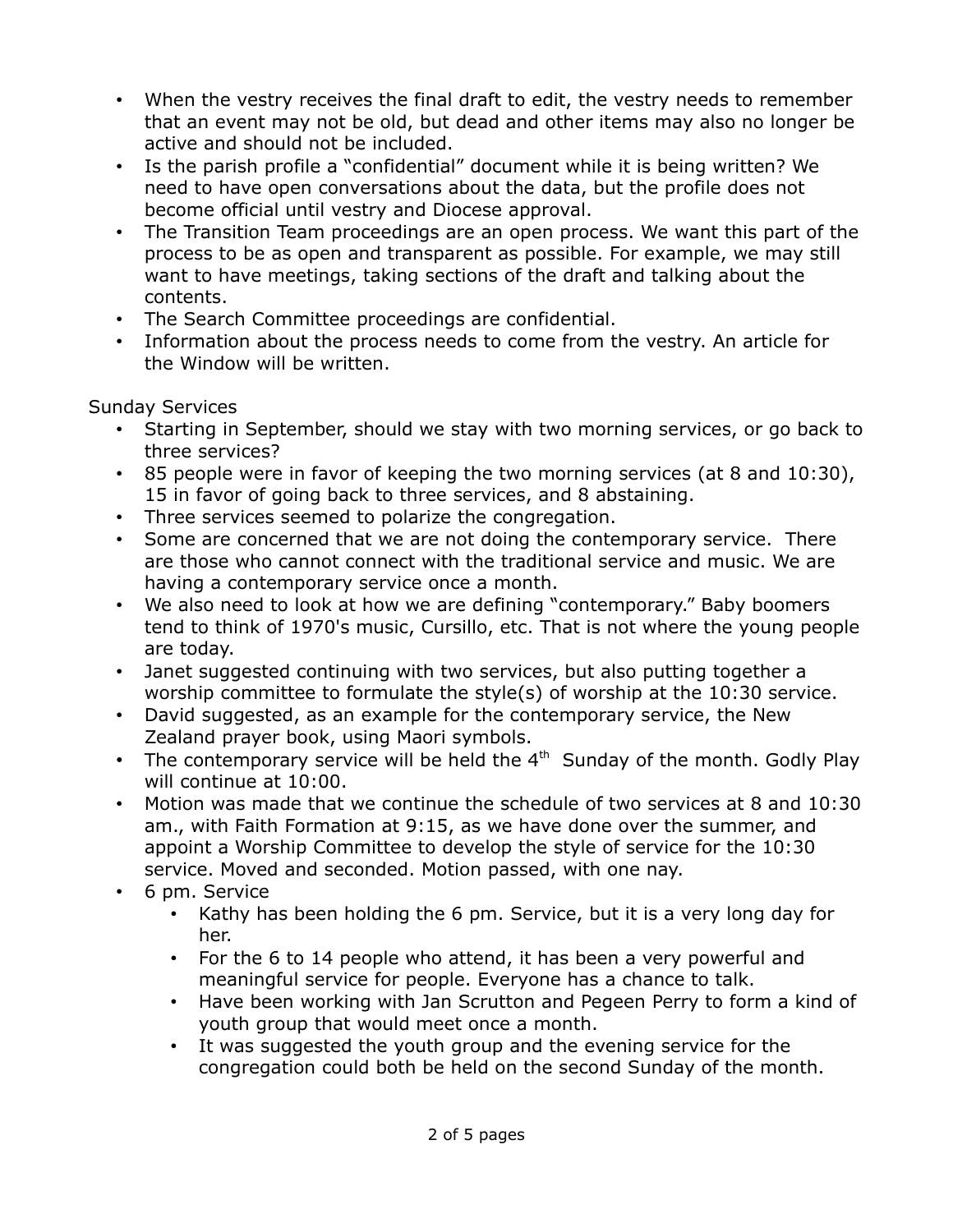• Motion was made to have Kathy Crary hold the 6 pm. service once a month on the second Sunday beginning September 13<sup>th</sup>, 2009. Moved and seconded. Motion passed.

Dedication Sunday

Letter is similar to last year's letter. There are no objections, so the letter is approved.

Facility Use Agreement

- Effective October 1, 2009
- Changes
	- pg. 2, item 8: Smoking must be at least 25 feet away from doors or windows.
	- pg. 4: Donation schedule. Specified how many meetings per month. Fourth box, 3 hour minimum charge. Note: donation schedule is to cover expenses, not to make a profit.
	- pg. 7: added e-mail, and specified Education Building Room  $#1$
	- Should be a statement that the C2RR must be done before being given keys.
	- Need fax number, e-mail contacts for church in heading
	- Statement that the agreement is not assignable or transferable should be on page 1
	- Suggested that the contracting individual(s) should sign each page and initial items 7, 8, and 9 on page 2.
- Motion was made to approve the Facility Use Agreement as amended. Moved and seconded. Motion passed.

Calendar

- August 15: Windows deadline
- August 16: PEP training
- August 22: Deanery Day picnic
- September 10-13: Flatlanders
- September 5: Mosque open house
- October 25: Blood Drive
- January 18: McCutcheon concert

January:

- If the annual meeting is held January 24th, the new vestry members could attend the vestry retreat. Annual meeting will be January 24.
- The all Deanery vestry retreat is January 29, 30, and 31.
- We could skip our own vestry retreat and attend the Deanery vestry retreat
- The retiring vestry members are Sylvia Ma, Janet Fischer, Jim McConnell, and Tim Young. They are the nominating committee for the new vestry members.

In 2010, the vestry will welcome the new rector.

Food pantry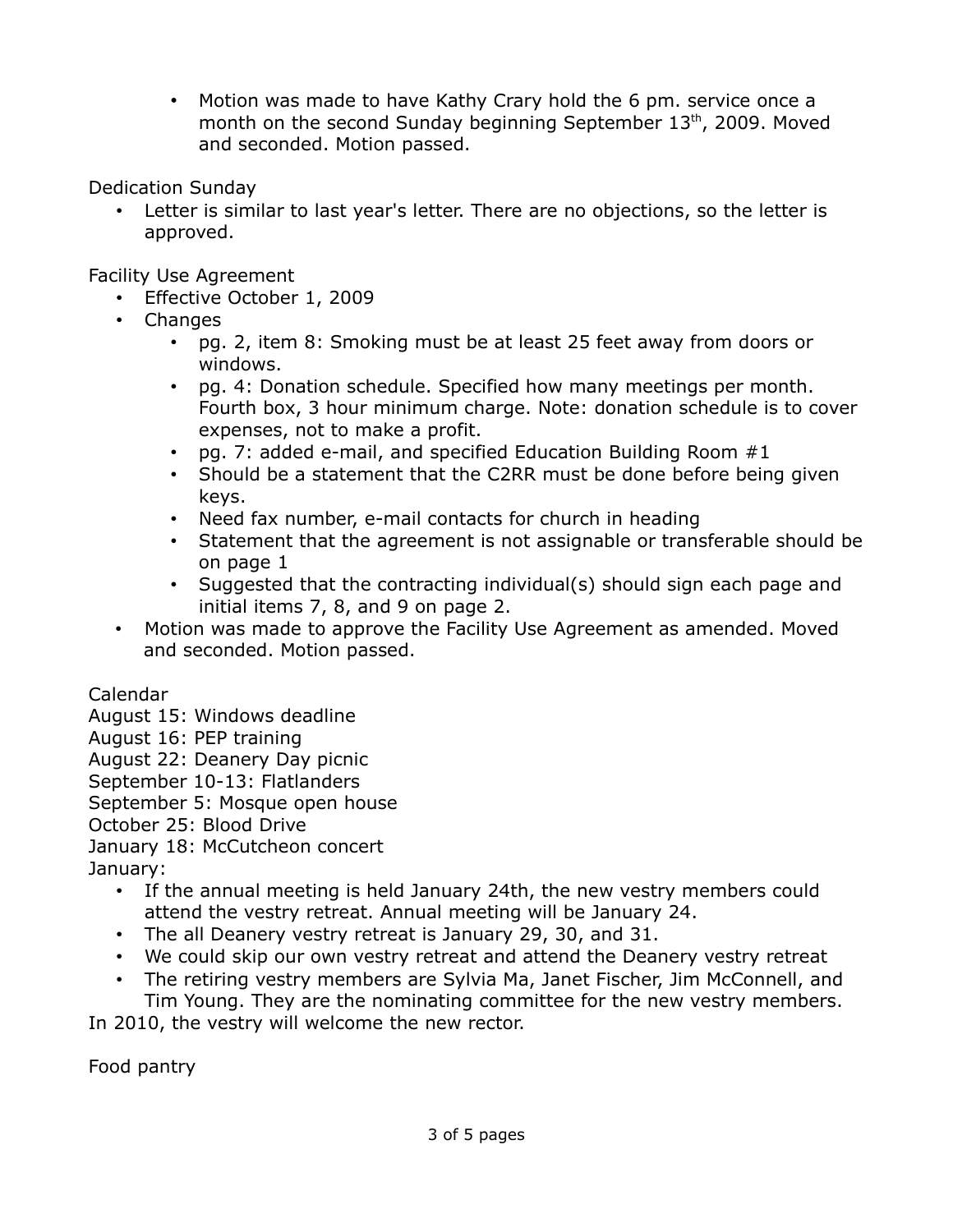- We are way down on food. Less food is being provided, more people are coming and asking for food, and people are taking more.
- Please do not bring expired food, or exotic food.
- Suggestion: ask people to bring food from a specific list, and prepare bags for people to take, one bag per person.
- Outreach cluster could form a committee to manage this and develop a list of what should be in each bag
- Also need a list of other resources that provide food.

Injury and Illness Prevention Plan

- Need and administrator and inspector (to inspect facilities) on site. This should be a volunteer parishioner.
- We have not been asked about this yet, but worker's comp could ask.
- Have tapped Bud Spalding as inspector. He will meet regularly with Art Gallardo. Another person suggested is Bryon Bader.
- Should have report from Jim Forsythe's office (Controller of the Diocese).

Inventory

- Laura Winter will compile the inventory.
- Clusters should give the information they gather to Laura.
- Please contact the groups in your cluster to coordinate the inventory.

The July 9, 2009 vestry meeting minutes were approved as presented.

Financial Reports

- Pledges have fallen significantly behind what has been budgeted by approximately \$30,000.
- There has also been a decline in the Building Fund.
- Money from fundraising has been a big help. It was suggested that we need to run another book sale, perhaps in November/December.
- Counterfeit checks
	- Jan Brandt found that fraudulent checks has been written on the St. James' account. Someone had used check stock and a laser printer and printed checks on the account using fraudulent business names. The total amount was \$1000, and all the checks had been filled out to Staples.
	- The bank verified that the fraudulent checks are not our checks.
	- That account was closed and a new one open. New checks and deposit slips had to be purchased. A police report was also filed.
	- The counters hand endorsed all the checks from Sunday. Thanks to the counters for all their hard work.
	- Thanks to Gail Blalock for notarizing everything.

## Endowment

 $\cdot$  Have recouped some of the loses as of June 30<sup>th</sup>.